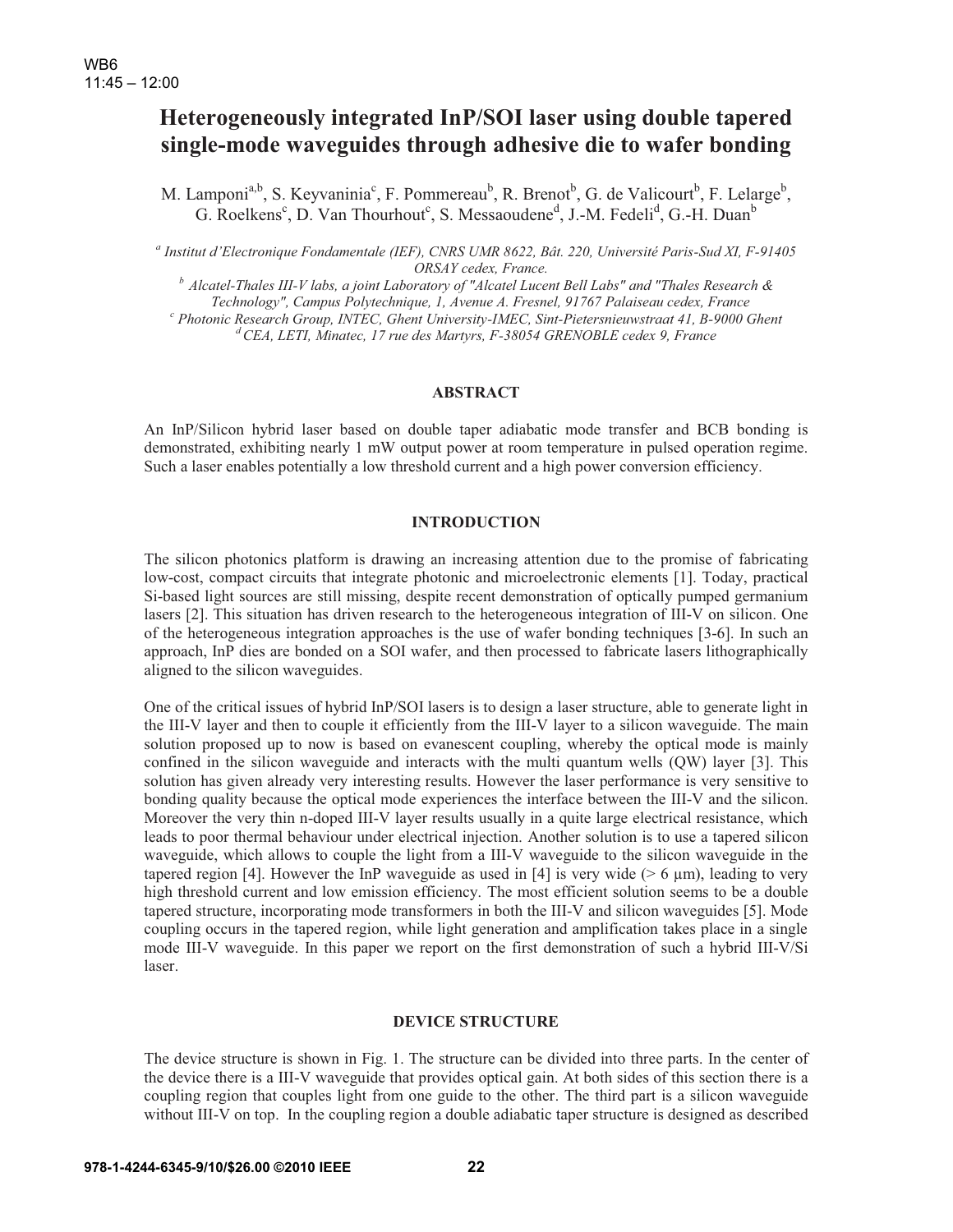in [5]. In Fig. 1 we present the evolution of the optical mode profile inside the cavity, simulated using a full vectorial mode finder. We can observe that the mode is adiabatically transferred from the III-V waveguide to the Si waveguide and vice versa. A coupling efficiency of nearly 95% can be achieved for an InP taper width of 0.4μm.

The III-V region has a multiple QW double heterostructure, which consists of a p-InGaAs contact layer, a p-InP clad, 6 InGaAsP QW surrounded by two InGaAsP separate confinement heterostructure (SCH) layers, and an n-InP layer. The MQW layer consists of six 8nm thick 1.55Q-InGaAsP well layers separated by 10nm thick 1.17Q-InGaAsP barrier layers. The thickness of both SCH layers is 100nm and the thickness of the n-InP layer is 200nm.The SOI substrate (200mm wafer manufactured by SOITEC) is composed of a mono-crystalline silicon layer (thickness of 400nm) on top of a 2μm thick buried oxide layer on a silicon substrate. The silicon rib waveguides have a height of 400nm, an etch depth of 180nm and a width of 1μm. The III-V epitaxial layers are transferred to the patterned SOI wafer through DVS-BCB adhesive bonding. After removal of the InP substrate, ridge structures on III-V layers are formed by dry-etching down to the n-type InP layer using a  $CH<sub>4</sub>/H<sub>2</sub>$  plasma reactive ion-etching. The length and width of the gain waveguide are respectively 300μm and 2.5μm. The taper section has a length of 175μm and the taper tip has a width of around 0.8μm. The III-V waveguide lies upon the silicon waveguides just in the coupling regions. Once the fabrication process is complete, the mirrors on the passive SOI waveguides are formed by cleaving the SOI wafer.



Fig. 1 Top view, cross sections and calculated mode profiles of the III-V/SOI laser

### **EXPERIMENTAL RESULTS**

The device is mounted on a temperature controlled stage set to 20°C. The output laser beam is collected by a lensed fiber coupled to the silicon waveguide cleaved facet. The coupling losses are estimated to be higher than 8dB. The L-I curve is shown in figure 2(a). The laser is electrically pulsepumped up to 200mA, with a pulse period and width of 10μs and 180ns. The device has a lasing threshold of 45mA and a maximum fiber coupled power of 0.75 mW at both sides. The series resistance is 12 Ohms. The lasing spectrum is shown on figure 2(b). A single wavelength operation